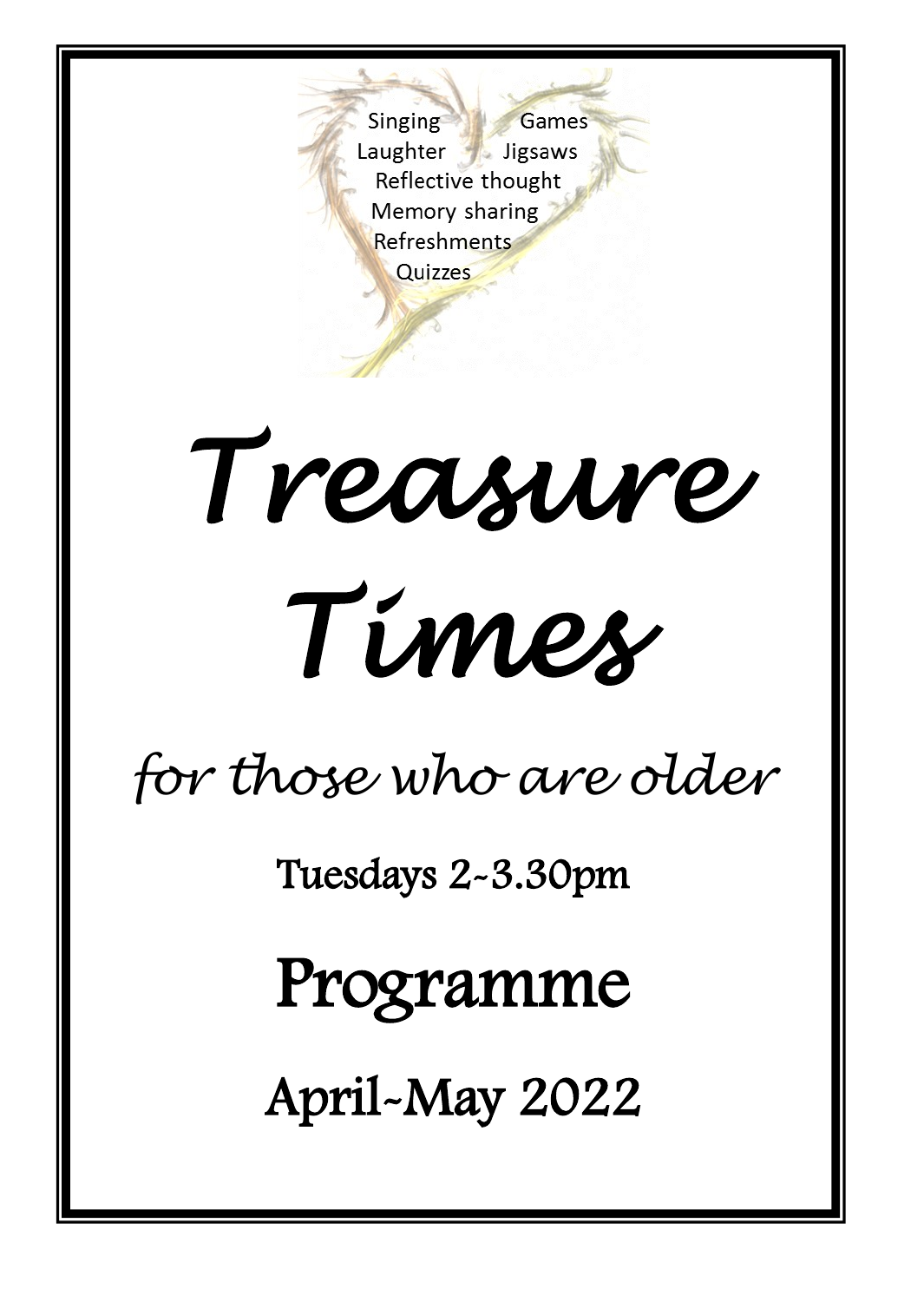### *April-May 2022*

C*ome and spend a little time each Tuesday afternoon meeting with others, maybe to play a game, do a jigsaw, reminisce or find out about something new. There will also be time to enjoy a hot drink and a natter. Each session will include a Christian thought and a time for singing.* 

*Our time together will look something like this….*

*Table quizzes/wordsearches/crosswords etc*

*Drinks and chatter*

*Thought for the day* 

*3.30pm A closing prayer to end our time together*

**A donation of £1.50 each session is appreciated**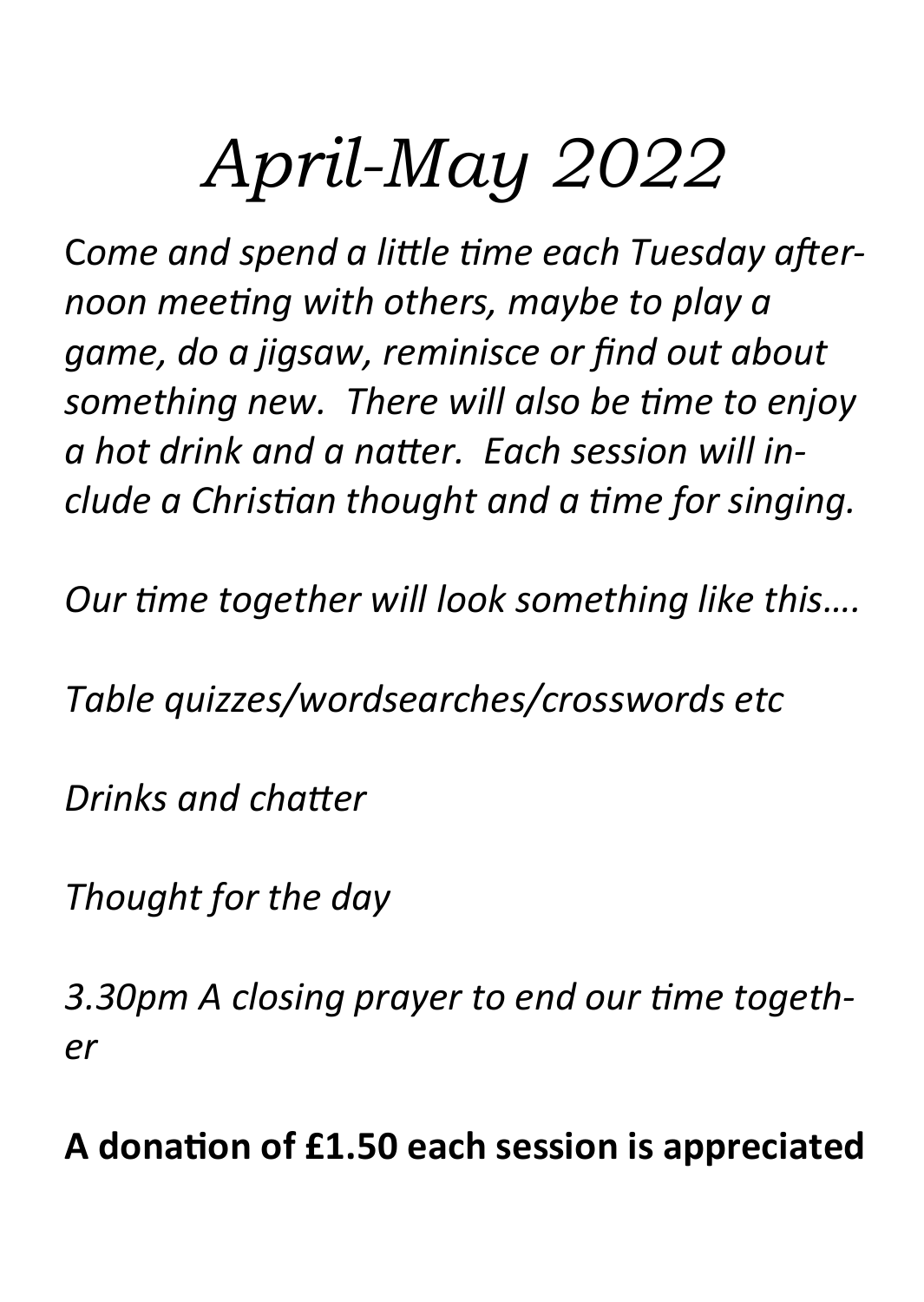## *April-May 2022*

**19 April NO MEETING** but why not come and meet Vikki at 1pm and treat yourself to some lunch in the Meeting Place?

**26 April** A choice of board games will be available to play

**3 May** A word game—how good is our word knowledge?

**10 May** Back to the 1950's—what do you remember?

**17 May**

Name that musical group

**24 May**

Where in the world….?

#### **31 May - NO MEETING**

Why not come and meet Vikki at 1pm and treat yourself to some lunch in the Meeting Place?